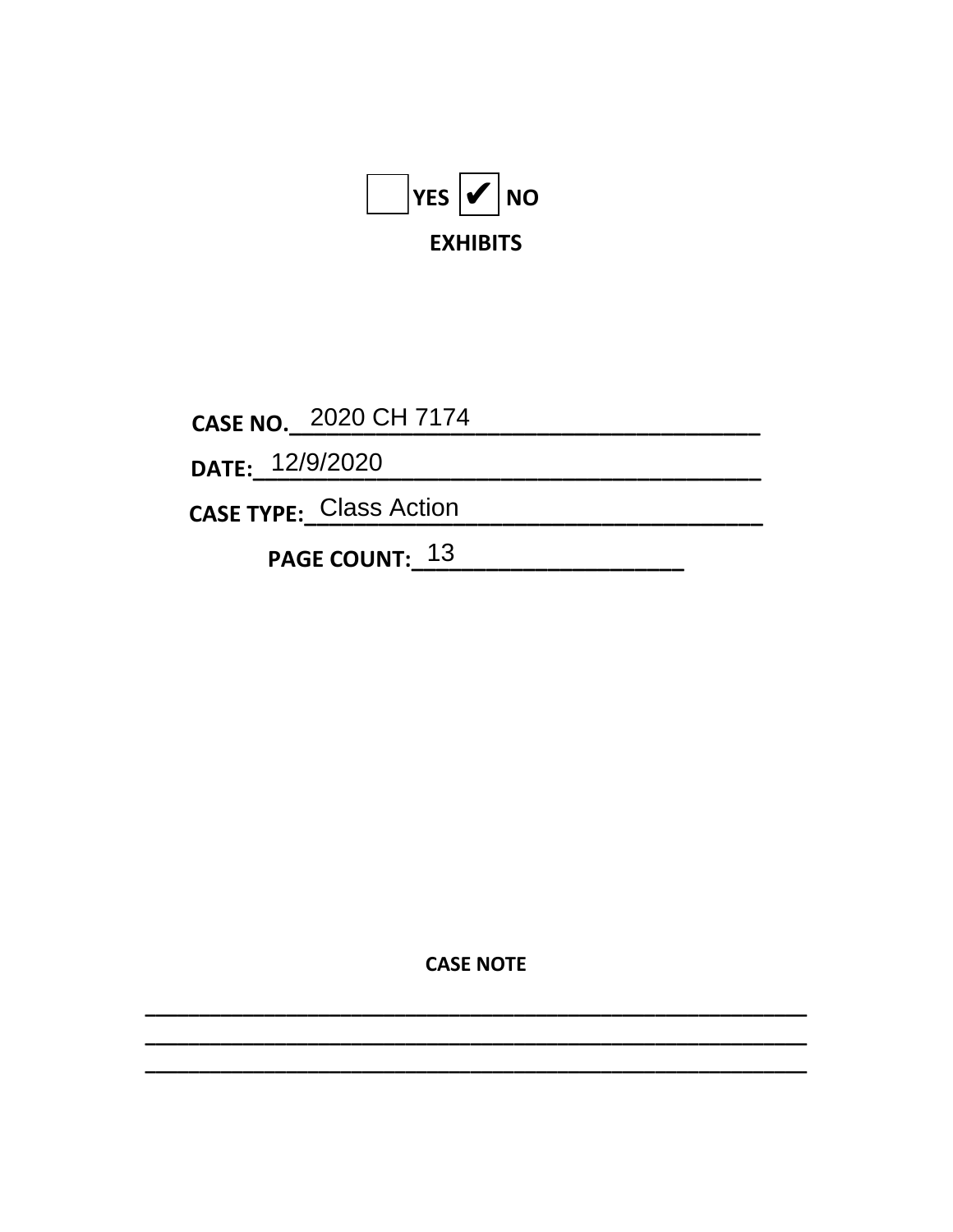### IN THE CIRCUIT COURT OF COOK COUNTY, ILLINOIS CHANCERY DIVISION

JOHN DALY, individually and on behalf of all others similarly situated,

Defendant.

Plaintiff, Case No.

# v. CLASS ACTION COMPLAINT

#### MURAD LLC. **IT IS A REAL PROPERTY OF A REAL PROPERTY OF A REAL PROPERTY OF A REAL PROPERTY OF A REAL PROPERTY**

Now comes the Plaintiff, JOHN DALY ("Plaintiff"), individually and on behalf of all others similarly situated, by and through his attorneys, and for his Class Action Complaint against the Defendant, MURAD LLC, ("Defendant"), Plaintiff alleges and states as follows:

# PRELIMINARY STATEMENT

1. This is an action for damages, injunctive relief, and any other available legal or equitable remedies, for violations of Illinois Consumer Fraud and Deceptive Businesses Practices Act ("ILCFA"), 815 ILCS 505/1 et seq., common law fraud, unjust enrichment, and breach of warranty, resulting from the illegal actions of Defendant, in intentionally labeling its skincare products with false and misleading claims that they are oil-free, when Defendant's products contain oils. Plaintiff alleges as follows upon personal knowledge as to himself and his own acts and experiences, and, as to all other matters, upon information and belief, including investigation conducted by his attorneys.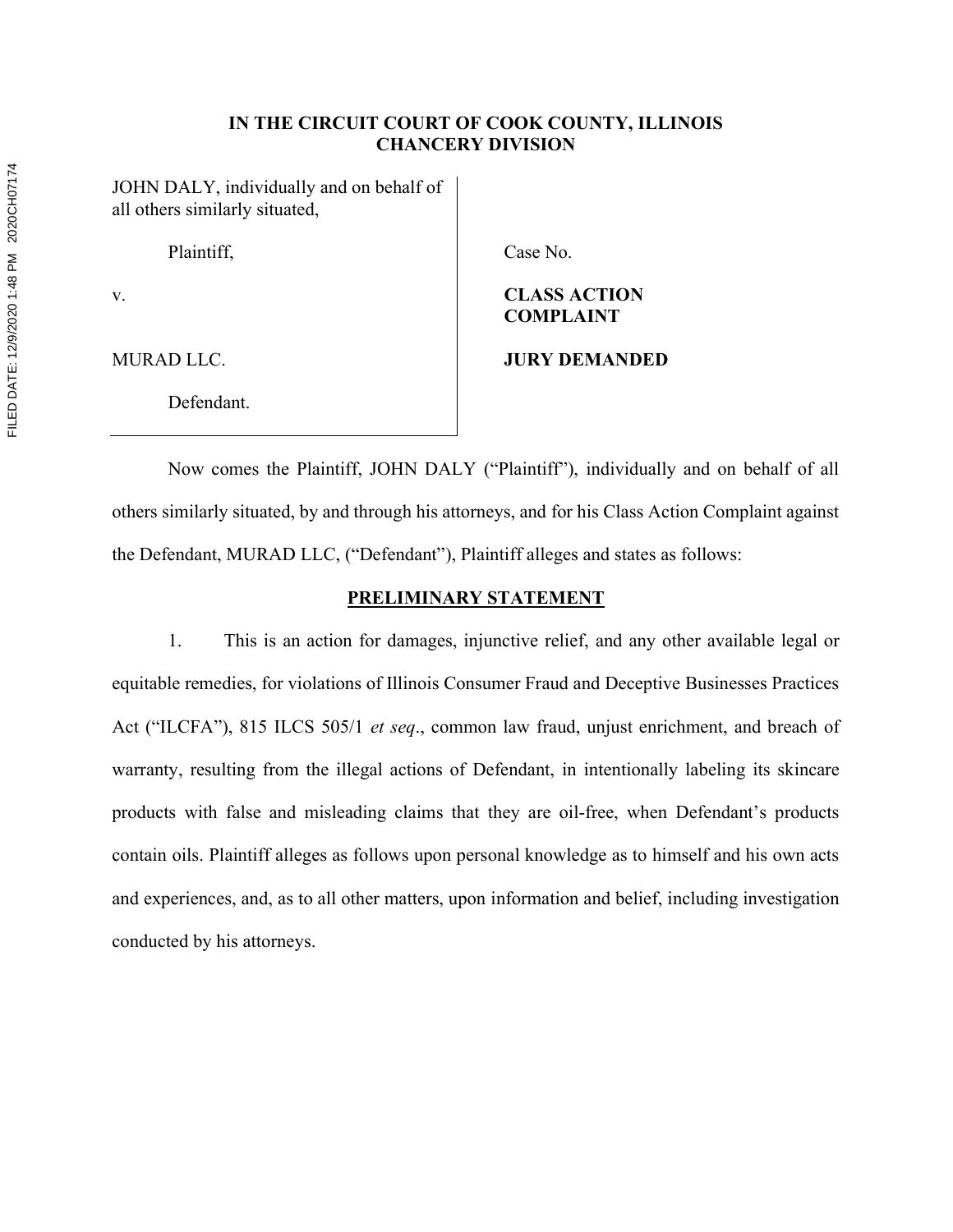#### **PARTIES**

2. Plaintiff is an individual who was at all relevant times residing in Chicago, Illinois.

3. On information and belief, Defendant is a Delaware corporation, whose principal place of business is located in El Segundo, California.

4. At all times relevant hereto, Defendant was engaged in the manufacturing, marketing, and sale of cosmetics.

#### FACTS COMMON TO ALL COUNTS

5. Defendant manufactures, advertises, markets, sells, and distributes skincare products throughout Illinois and the United States under the brand name "Murad".

6. During the Class Period Defendant's Clarifying Oil-Free Water Gel products (the "Products") were advertised as oil-free when they in fact contained the following oils:

- a. dimethicone; and
- b. polyisobutene.

7. Plaintiff's most recent purchase of the Products was on or about November 2, 2020.

8. All of the Products contain oils, but Defendant intentionally advertise and label the Products as oil-free.

9. Persons, like Plaintiff herein, have an interest in purchasing products that do not contain false and misleading claims with regards to the qualities of the products.

10. By making false and misleading claims about the qualities of its products, Defendant impaired Plaintiff's ability to choose the type and quality of products he chose to buy.

11. Therefore, Plaintiff has been deprived of his legally protected interest to obtain true and accurate information about her consumer products as required by law.

2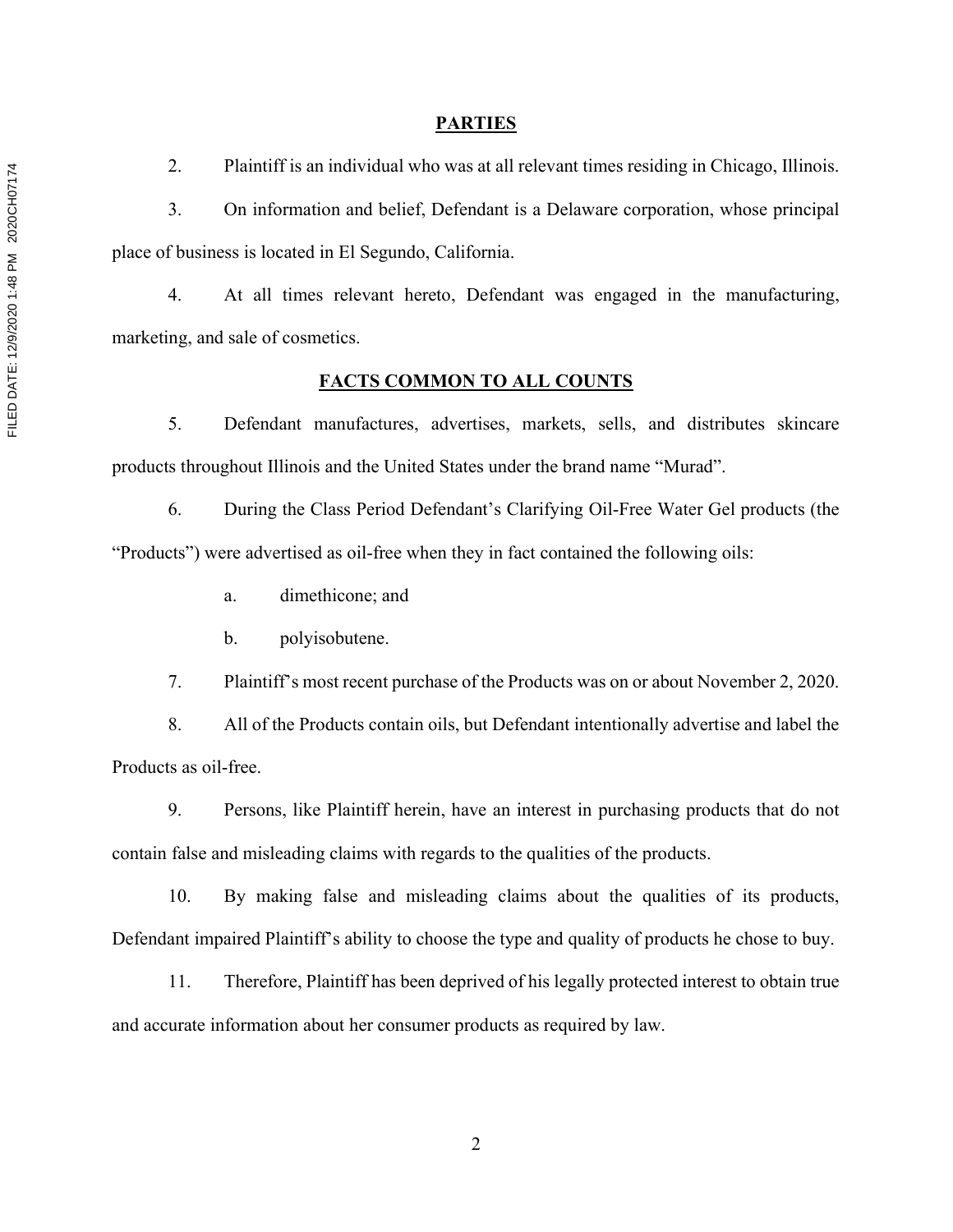12. As a result, Plaintiff has been misled into purchasing products he would not have otherwise purchased.

13. Oil is a term that describes a material that is both hydrophobic and lipophilic. Oil can also be classified by the polarity of the material. Oils can be wholly non-polar such as hydrocarbons, or polar such as fatty acids. Oil comprises the following chemical functional  $groups:$ <sup>1</sup>

- a. hydrocarbons (alkanes, alkenes) —such as squalane commonly sold as squalane oil
- b. triglycerides—such as glycerol tristearate also known as stearin;
- c. esters—such as ester oil
- d. fatty acids—such as palmitic acid
- e. certain silicones—such as alkyl dimethicone
- f. fatty alcohols-sterols
- 14. All of the above functional groups can be generally characterized by the same

physical properties commonly observed by laypersons including being less dense than water, being more viscous than water, and feeling slick or slippery to the touch.

15. The following is a structural diagram of dimethicone:



-silicone(siloxane)

<sup>&</sup>lt;sup>1</sup> Tony O'Lenick, Polar vs. Nonpolar oils, 2008. https://www.cosmeticsandtoiletries.com/research/chemistry/17390254.html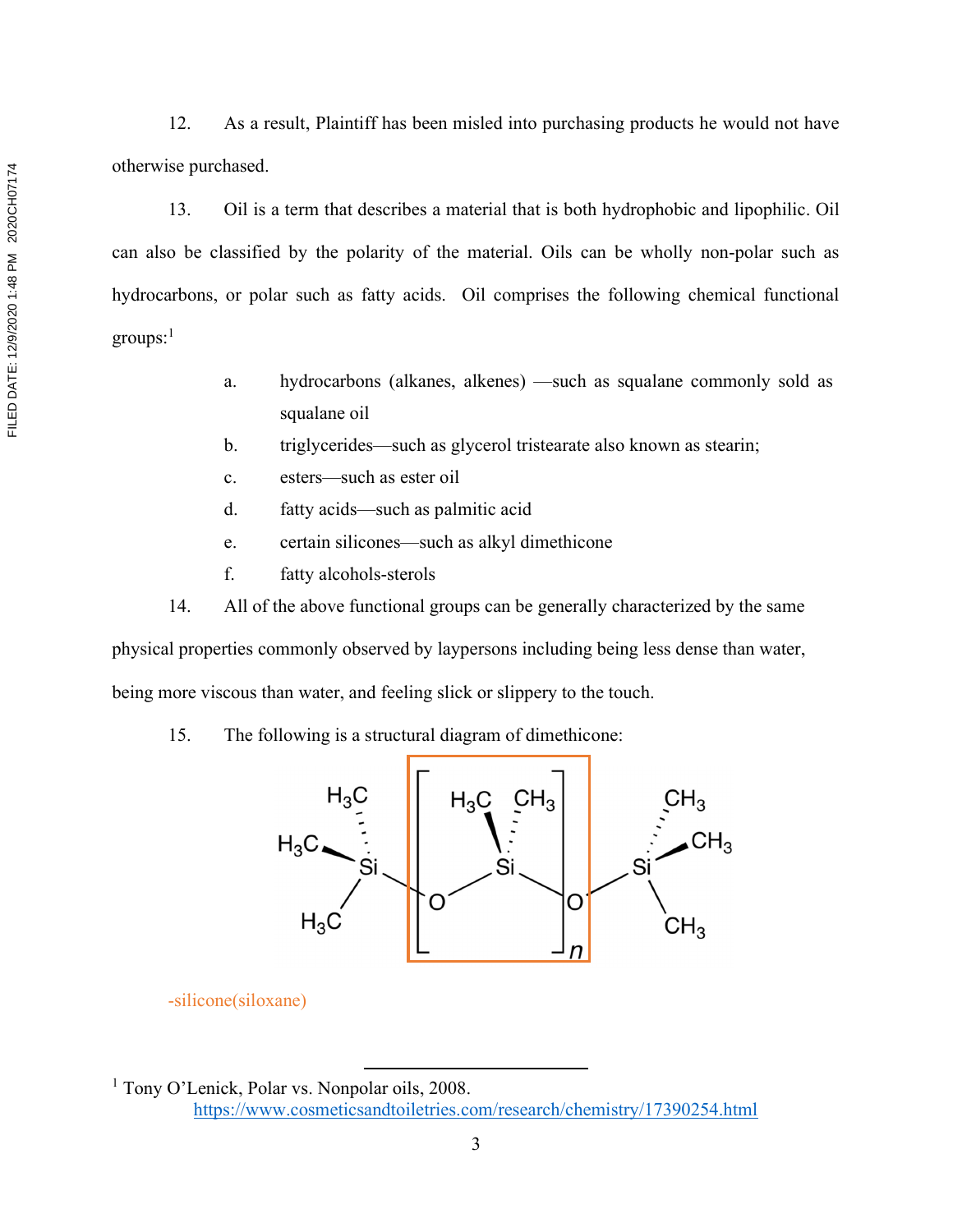16. Dimethicone is defined as a polysiloxane. As shown in the diagram in paragraph 15 above, dimethicone contains the silicone (siloxane) functional group. It would be defined as a polar oil. The compound has a density of 0.965 g/mL, compared to water's 1g/mL.

17. The following is a structural diagram of polyisobutene:



-alkane

18. Polyisobutene is defined as a alkene polymer. As shown in the diagram in paragraph 17 above, polyisobutene largely contains the alkane functional group. It would be defined as a non-polar oil. The compound has a density of 0.88 g/mL, compared to water's 1g/mL.

19. Plaintiff purchased Defendant's products because Defendant's packaging claims that their products are oil-free.

20. Plaintiff would not have been able to understand that the Products contained oils without an advanced understanding of chemistry.

21. Furthermore, due to Defendant's intentional, deceitful practice of falsely labeling the Products as oil-fee, Plaintiff could not have known that the Products contained oils.

4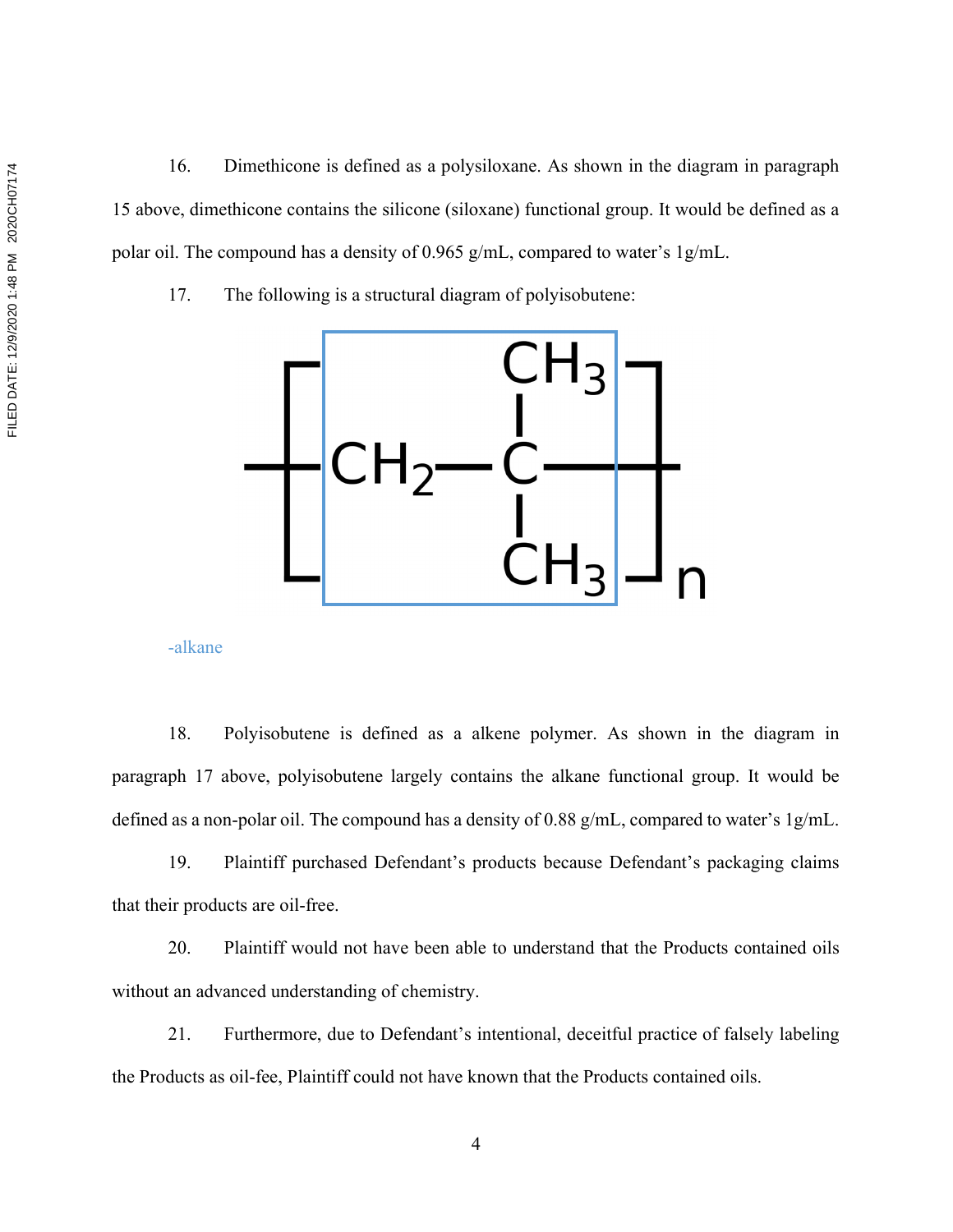23. Plaintiff and the Class were deceived into paying money for products they did not want because the Products were labeled as oil free.

24. Worse than the lost money, Plaintiff, the Class, and Sub-Class were deprived of their protected interest to choose the type and quality of products they use on their bodies.

25. Defendant, and not Plaintiff, the Class, or Sub-Class, knew or should have known that the Products' express labeling stating "Oil-Free" was false, deceptive, and misleading, and that Plaintiff, the Class, and Sub-Class members would not be able to tell the Products' contained oils unless Defendant expressly told them.

26. Defendant employs professional chemists to create the chemical formulas of Defendant's products. Therefore, Defendant through its employees knew or should have known that the Products contained oils and that by labeling the Products as oil-free it was deceiving consumers.

27. On information and belief, Defendant through its employees did know that the Products contained oils but chose to include "oil-free" labeling because it did not believe its customers were well educated enough to know the difference.

28. As a result of Defendant's acts and omissions outlined above, Plaintiff has suffered concrete and particularized injuries and harm, which include, but are not limited to, the following:

- a. Lost money;
- b. Wasting Plaintiff's time; and
- c. Stress, aggravation, frustration, loss of trust, loss of serenity, and loss of confidence in product labeling.

FILED DATE: 12/9/2020 1:48 PM 2020CH07174 FILED DATE: 12/9/2020 1:48 PM 2020CH07174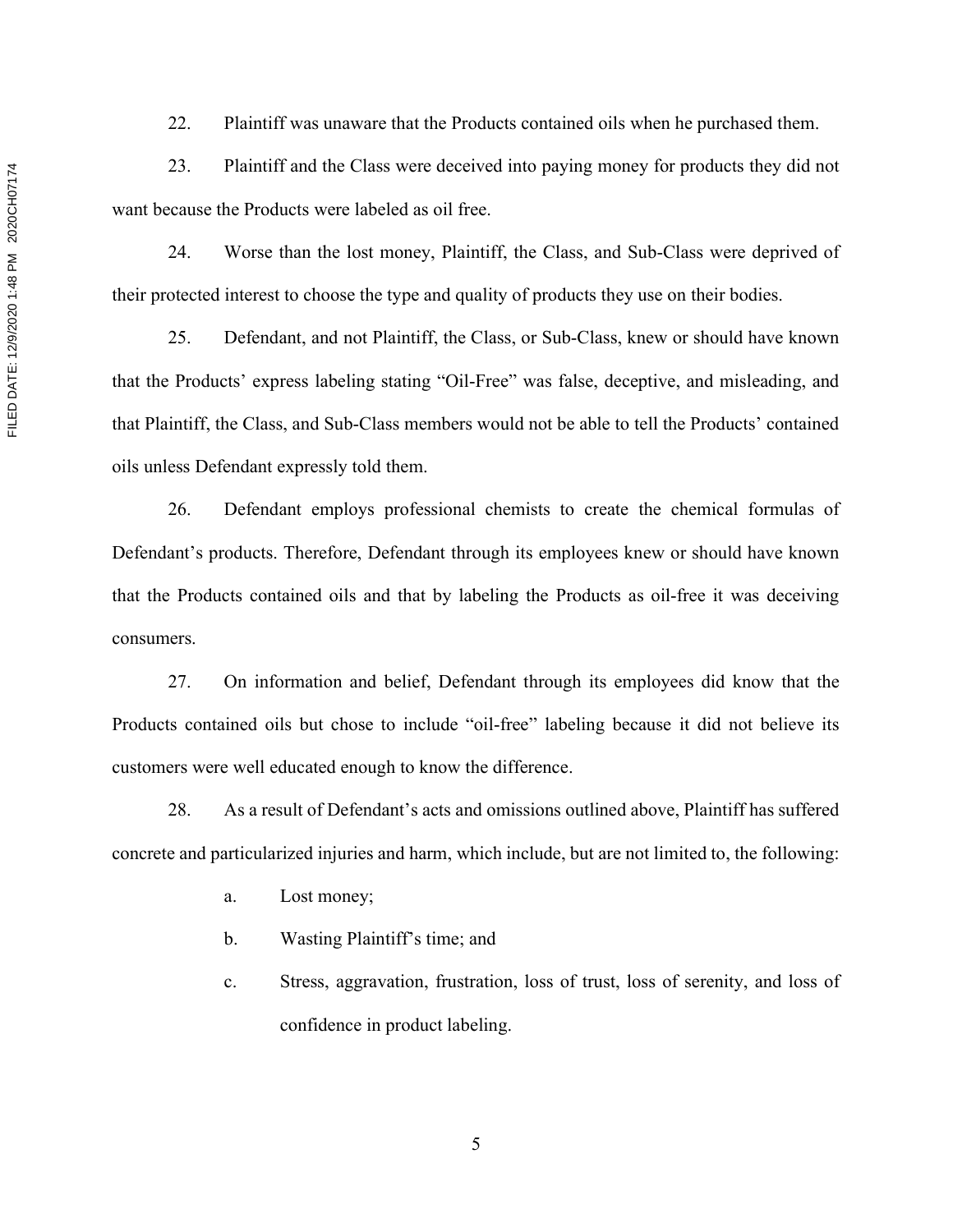## CLASS ALLEGATIONS

29. Plaintiff brings this action on behalf of himself and all others similarly situated, as

a member of the proposed class (the "Class"), defined as follows:

All persons within the United States who purchased the Products within four years prior to the filing of the Complaint through the date of class certification.

30. Plaintiff also brings this action on behalf of himself and all others similarly situated,

as a member of the proposed sub-class (the "Sub-Class"), defined as follows:

All persons within the State of Illinois who purchased the Products within ten years prior to the filing of the Complaint through the date of class certification.

31. The Class and the Sub-Class satisfy all of the requirements of the Illinois Code of Civil Procedure for maintaining a class action, specifically:

- a. Upon information and belief, the Class and the Sub-Class are so numerous that joinder of all members is impracticable. On information and belief there are hundreds, if not thousands of individuals in the United States and the State of Illinois who purchased the products within the applicable statute of limitations period.
- b. There are questions of fact and/or law which are common to the Class and the Sub-Class, and which predominate over questions affecting any individual Class or Sub-Class members. These common questions of fact and law include, but are not limited to:
	- i. Whether Defendant disseminated false and misleading information by claiming the Products was oil-free when they contained oils;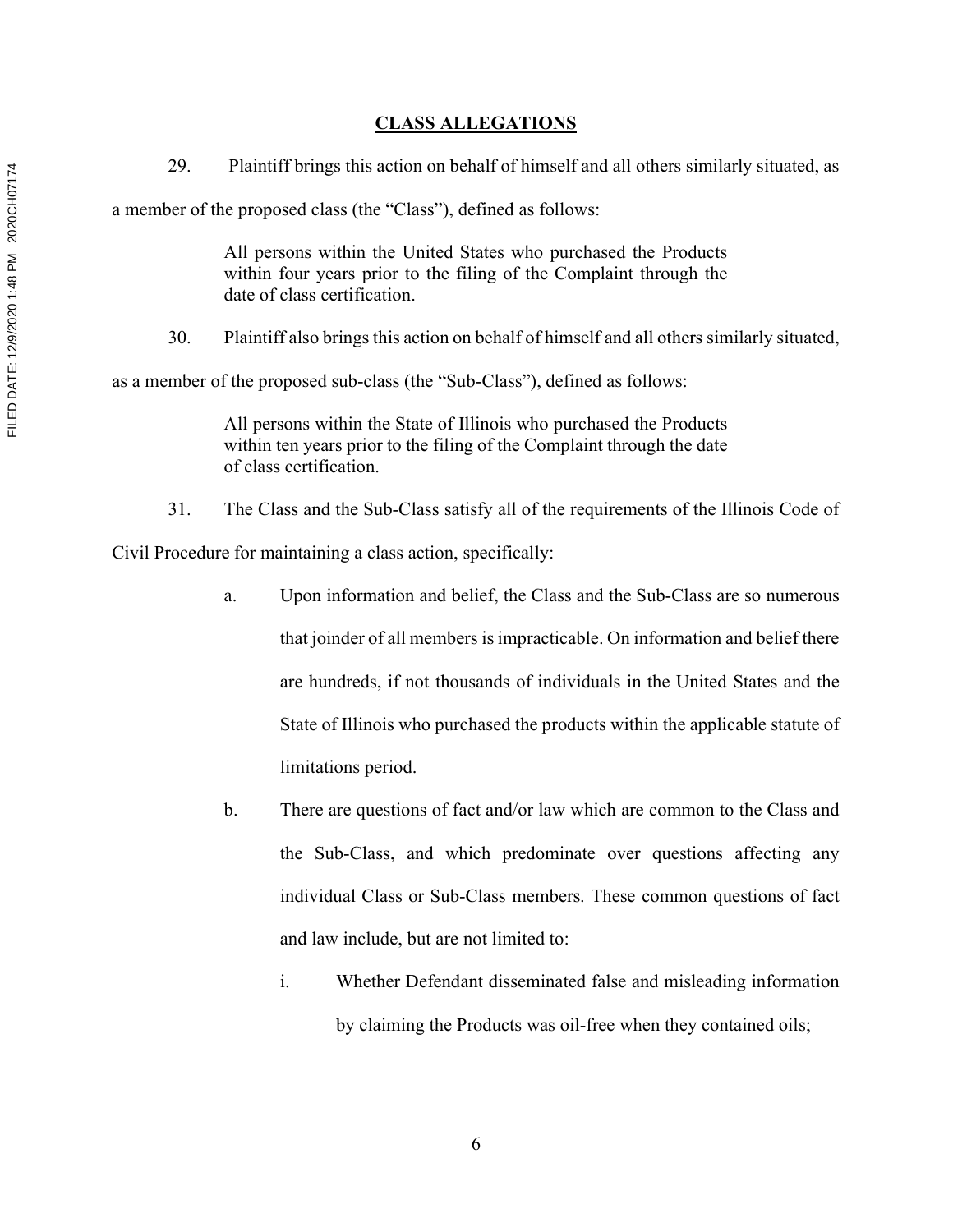- ii. Whether the Class and Sub-Class members were informed that the products contained oils;
- iii. Whether the Products contained oils;
- iv. Whether Defendant's conduct was unfair and deceptive;
- v. Whether Defendant unjustly enriched itself as a result of the unlawful conduct alleged above;
- vi. Whether Defendant breached express warranties to Plaintiff, and the Class and Sub-Class members;
- vii. Whether there should be a tolling of the statute of limitations; and
- viii. Whether the Class and Sub-Class members are entitled to restitution, actual damages, punitive damages, and attorneys' fees and costs.
- c. Plaintiff's claims are typical of the Class and the Sub-Class, which all arise from the same operative set of facts and are based on the same legal theories
- d. Plaintiff has no interests adverse or antagonistic to the interests of the other members of the Class and the Sub-Class.
- e. Plaintiff will fairly and adequately protect the interests of the Class and the Sub-Class and Plaintiff has retained experienced and competent attorneys to represent the Class and the Sub-Class.
- f. This class action is a fair and efficient adjudication of the controversy alleged herein. Plaintiff anticipates that no unusual difficulties are likely to be encountered in the management of this class action.
- g. This class action will permit large numbers of similarly situated persons to prosecute their common claims in a single forum simultaneously and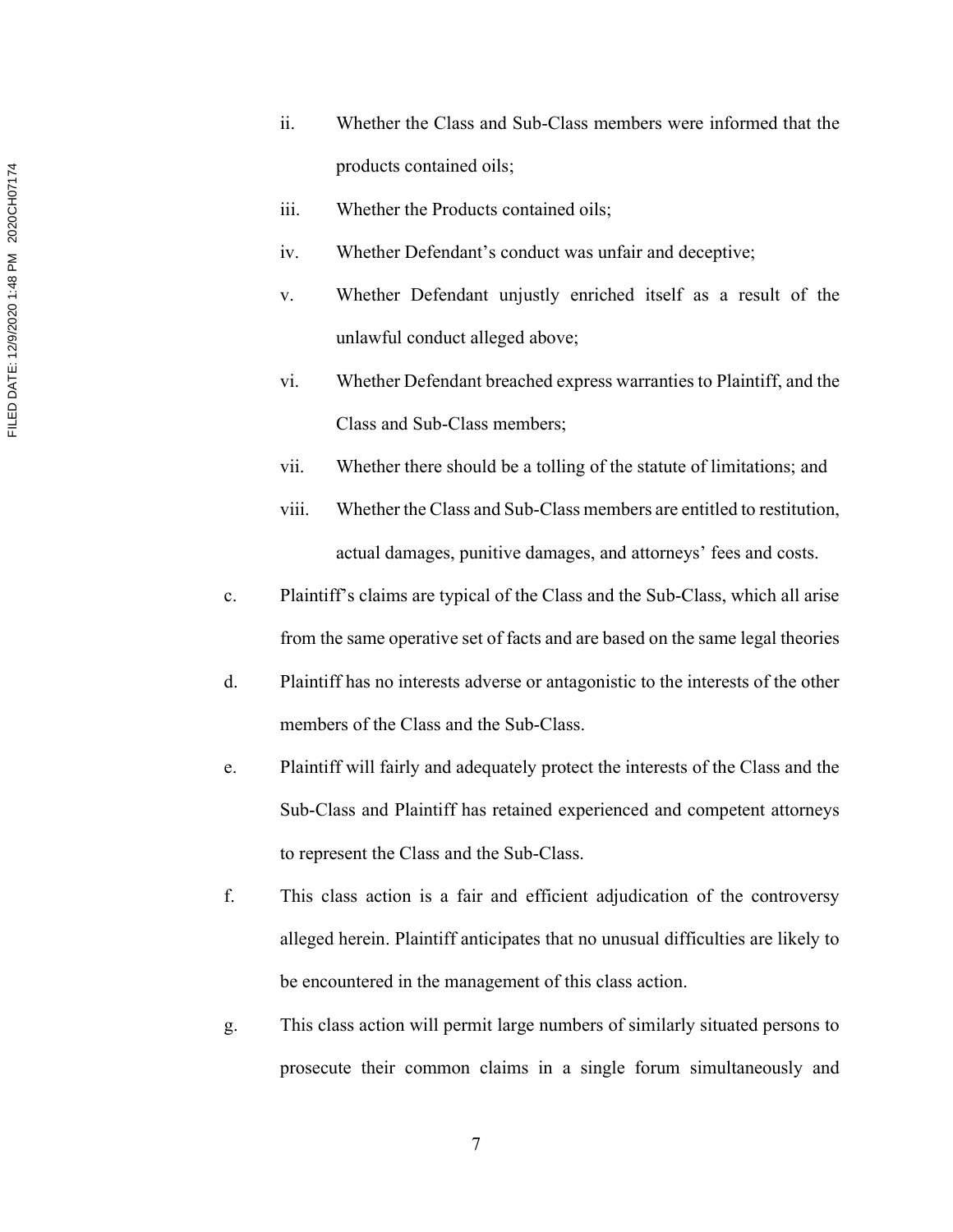FILED DATE: 12/9/2020 1:48 PM 2020CH07174 FILED DATE: 12/9/2020 1:48 PM 2020CH07174

without the duplication of effort and expense that numerous individual actions would engender. This class action will also permit the adjudication of relatively small claims by many Class and Sub-Class members who would not otherwise be able to afford to seek legal redress for the wrongs complained of herein. Absent a class action, Class and Sub-Class members will continue to suffer losses of legally protected rights, as well as monetary damages. If Defendants' conduct is allowed proceed to without remedy, Defendants will continue to benefit financially from such conduct.

h. Defendants have acted on grounds generally applicable to the entire Class and Sub-Class, thereby making it appropriate for the Court to order final monetary, injunctive, and declaratory relief with respect to the Class and the Sub-Class as a whole.

32. Defendant, its employees and agents are excluded from the Class and Sub-Class. Plaintiff does not know the number of members in the Class and Sub-Class, but believes the members number in the thousands, if not more. Thus, this matter should be certified as a Class Action to assist in the expeditious litigation of the matter.

33. The size and definition of the Class and Sub-Class can be identified through records held by retailers carrying and reselling the Products, and by Defendant's own records.

## COUNT I VIOLATIONS OF THE ILLINOIS CONSUMER FRAUD AND DECEPTIVE BUSINESS PRACTICES ACT, 815 ILCS 505/1, et seq.

34. Plaintiff incorporates all of the allegations and statements made above as if fully reiterated herein.

35. Plaintiff is a "person" as defined in 815 ILCS 505/1(c), as he is a natural person.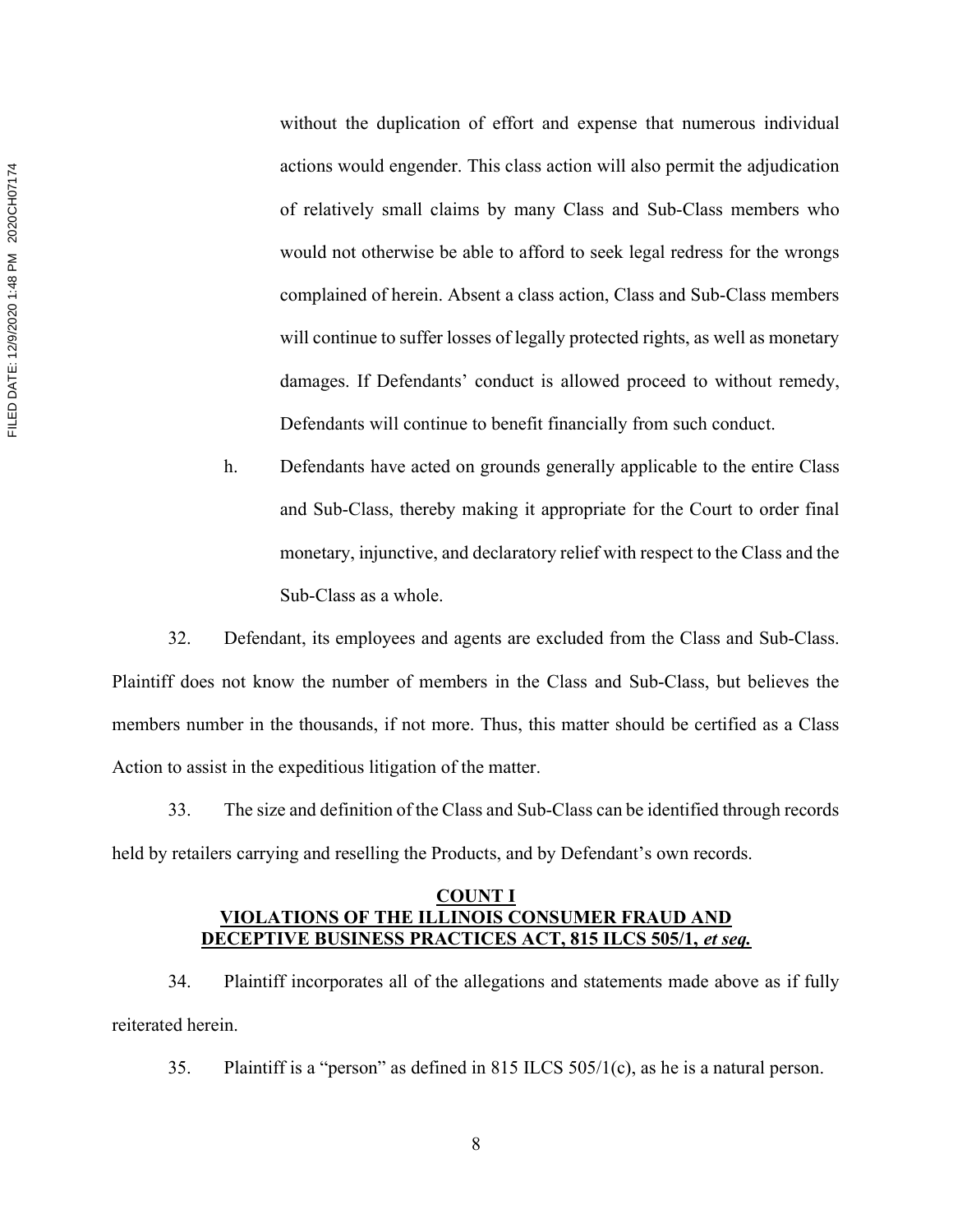36. Defendant is a "person" as defined in 815 ILCS 505/1(c), as it is a company and a

business entity and/or association.

37. 815 ILCS 505/2 states:

Unfair methods of competition and unfair or deceptive acts or practices, including but not limited to the use or employment of any deception fraud, false pretense, false promise, misrepresentation or the concealment, suppression or omission of any material fact, with intent that others rely upon the concealment, suppression or omission of such material fact, or the use or employment of any practice described in Section 2 of the "Uniform Deceptive Trade Practices Act", approved August 5, 1965, in the conduct of any trade or commerce are hereby declared unlawful whether any person has in fact been misled, deceived or damaged thereby.

38. Through its representation that the Products were oil-free, Defendant made false

promises, misrepresentations, concealments, suppressions, and omissions of material facts, with the intent that Plaintiff rely upon said false promises, misrepresentations, concealments, suppressions, and omissions of material facts.

39. 815 ILCS 505/10a states:

(a) Any person who suffers actual damage as a result of a violation of this Act committed by any other person may bring an action against such person. The court, in its discretion may award actual economic damages or any other relief which the court deems proper...

(c) [T]he Court may grant injunctive relief where appropriate and may award, in addition to the relief provided in this Section, reasonable attorney's fees and costs to the prevailing party.

40. In taking the actions and omissions set forth above, and making the false promises,

misrepresentations, concealments, suppressions, and omissions of material facts set forth above,

Defendant violated the Illinois Consumer Fraud and Deceptive Business Practices Act, including,

but not limited to, 815 ILCS 505/2.

41. Defendant failed to comply with the requirements of the ILCFA, including, but not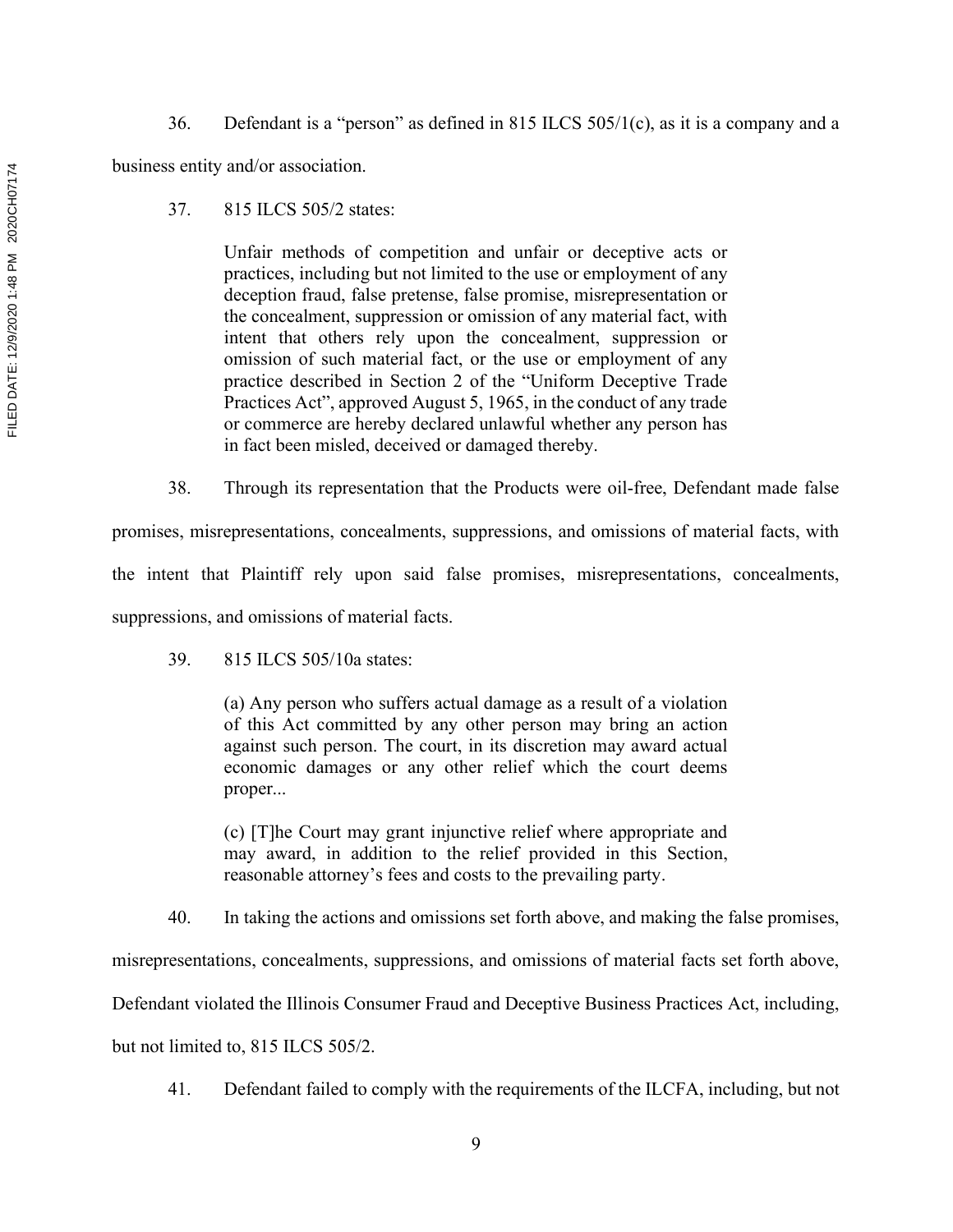limited to, 815 ILCS 505/2 as to the Class and Sub-Class members with respect to the abovealleged transactions

42. By reason thereof, Plaintiff is entitled to a judgment against Defendant, declaring that Defendant's conduct violated 815 ILCS 505/2, enjoining Defendant from engaging in similar conduct in the future, and awarding actual damages, punitive damages, injunctive relief, costs, and attorneys' fees.

#### COUNT II COMMON LAW FRAUD

43. Plaintiff incorporates all of the allegations and statements made above as if fully reiterated herein.

44. Through its false statements on the Products' packaging, that the Products were oilfree, Defendant made false statements of material fact.

45. At the time Defendant made its statements to Plaintiff that the Products were oilfree, it knew, or reasonably should have known, that the statements described above were false.

46. At the time Defendant made the statements to Plaintiff, Defendant intended to induce Plaintiff to purchase the Products.

47. Plaintiff relied upon the truth of the statements described above and purchased the Products, only to find that the Products did in fact contain oils.

48. As a result of their reasonable reliance upon Defendant's false statements of material fact as set forth above, Plaintiff and other members of the Class and Sub-Class have suffered concrete and particularized injuries, harm, and damages which include, but are not limited to, the loss of money spent on products they did not want to buy, and stress, aggravation, frustration, inconvenience, emotional distress, mental anguish, and similar categories of damages.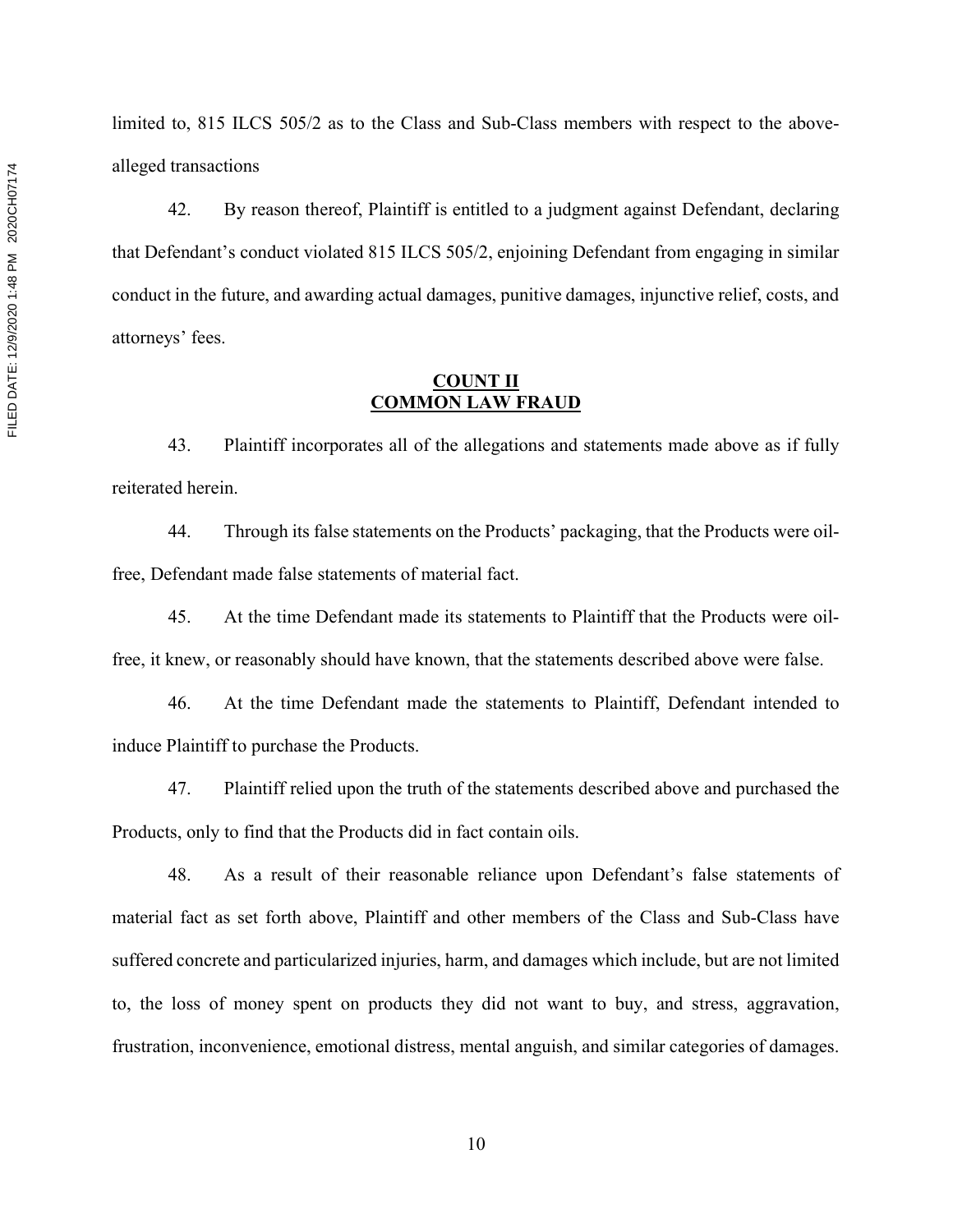#### COUNT III UNJUST ENRICHMENT

49. Plaintiff incorporates all of the allegations and statements made above as if fully reiterated herein.

50. Plaintiff conferred monetary benefits to Defendant by purchasing the Products.

51. Defendant has been unjustly enriched by retaining the revenues derived from Plaintiff's purchase of the Products based on the false statements that the Products are oil-free.

52. Defendant's retention of the revenue it received from Plaintiff, and the Class and Sub-Class members, is unjust and inequitable because Defendant's false statements caused injuries to Plaintiff, and the Class and Sub-Class members, as they would not have purchased the Products if they knew the Products contained oils.

53. Defendant's unjust retention of the benefits conferred on it by Plaintiff, and the Class and Sub-Class members, entitles Plaintiff, and the Class and Sub-Class members, to restitution of the money they paid to Defendant for the Products.

### COUNT IV BREACH OF EXPRESS WARRANTIES

54. Plaintiff incorporates all of the allegations and statements made above as if fully reiterated herein.

55. Defendant, as the manufacturer, designer, marketer, and seller of the Products, expressly warranted that the Products were oil-free on the front of the Products' packaging.

56. Defendant's express warranties that the Products were oil-free was part of the basis of the bargain between Plaintiff, and the Class and Sub-Class members, and Defendant.

57. However, the Products contain oils and do not conform to the express warranties Defendant made to Plaintiff, and the Class and Sub-Class members, that the Products are oil free.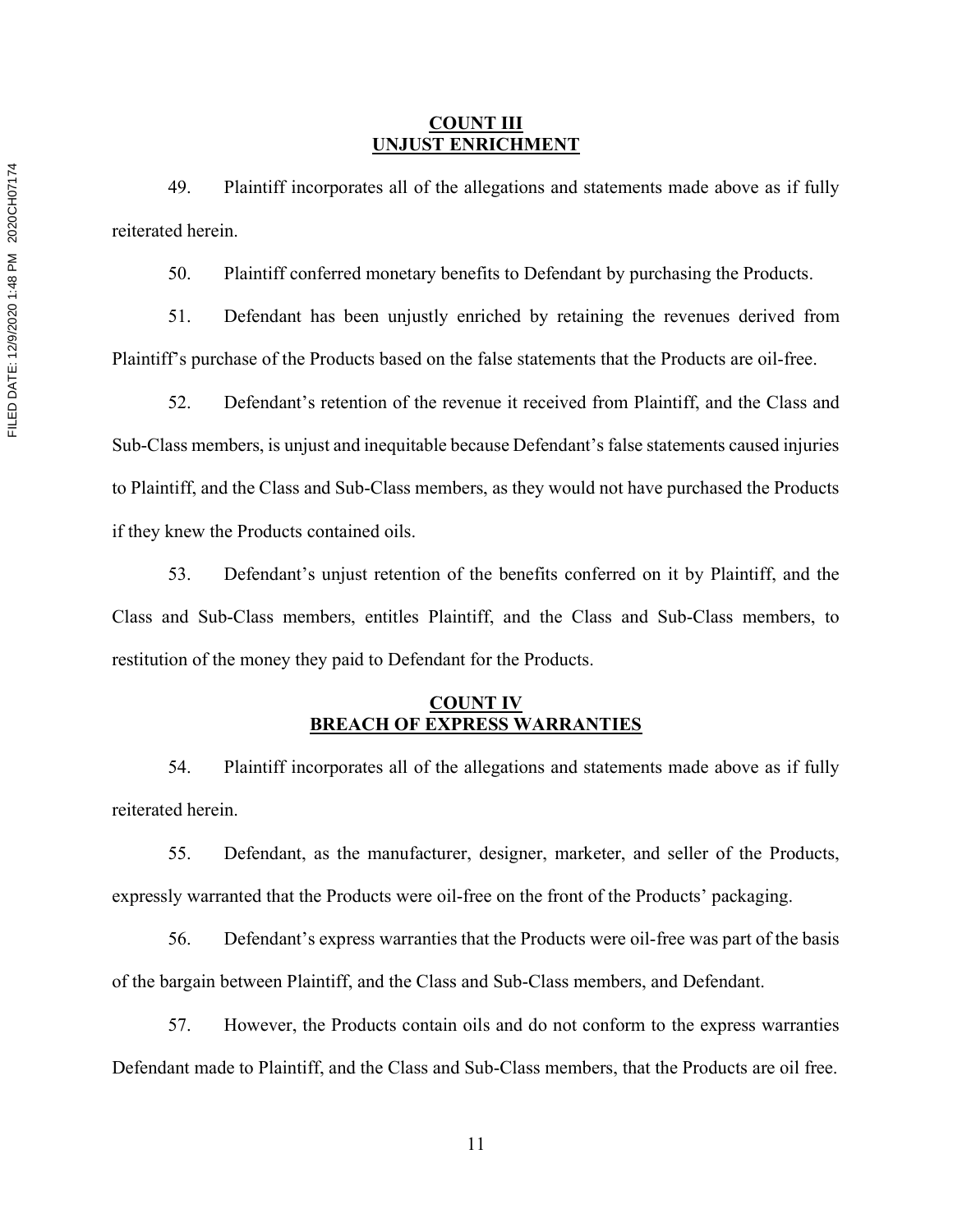FILED DATE: 12/9/2020 1:48 PM 2020CH07174 FILED DATE: 12/9/2020 1:48 PM 2020CH07174

58. Furthermore, as described above, Defendant had actual knowledge of the above listed defects contained in the Products.

59. As a direct result of Defendant's breach of the express warranties it made to Plaintiff, and the Class and Sub-Class members, they have been injured, because they would not have purchased the Products on the same terms if they knew the Products contained oils contrary to what is listed on the packaging, and they did not gain the same benefits they bargained for when purchasing the Products.

## PRAYER FOR RELIEF

Wherefore, Plaintiff prays for a judgment against Defendant as follows:

- a. An order certifying the Class and the Sub-Class and appointing Plaintiff as Representative of the Class and the Sub-Class;
- b. An order certifying the undersigned counsel as the Class and Sub-Class Counsel;
- c. An order requiring Defendant, at its own cost, to notify all members of the Class and the Sub-Class of the unlawful, unfair, deceptive, and unconscionable conduct herein;
- d. Judgment against Defendant in an amount to be determined at trial;
- e. An order for injunctive relief prohibiting such conduct by Defendant in the future;
- f. Judgment against Defendant for Plaintiff's attorneys' fees, court costs, and other litigation costs; and
- g. Any other relief deemed just and proper by this Court.